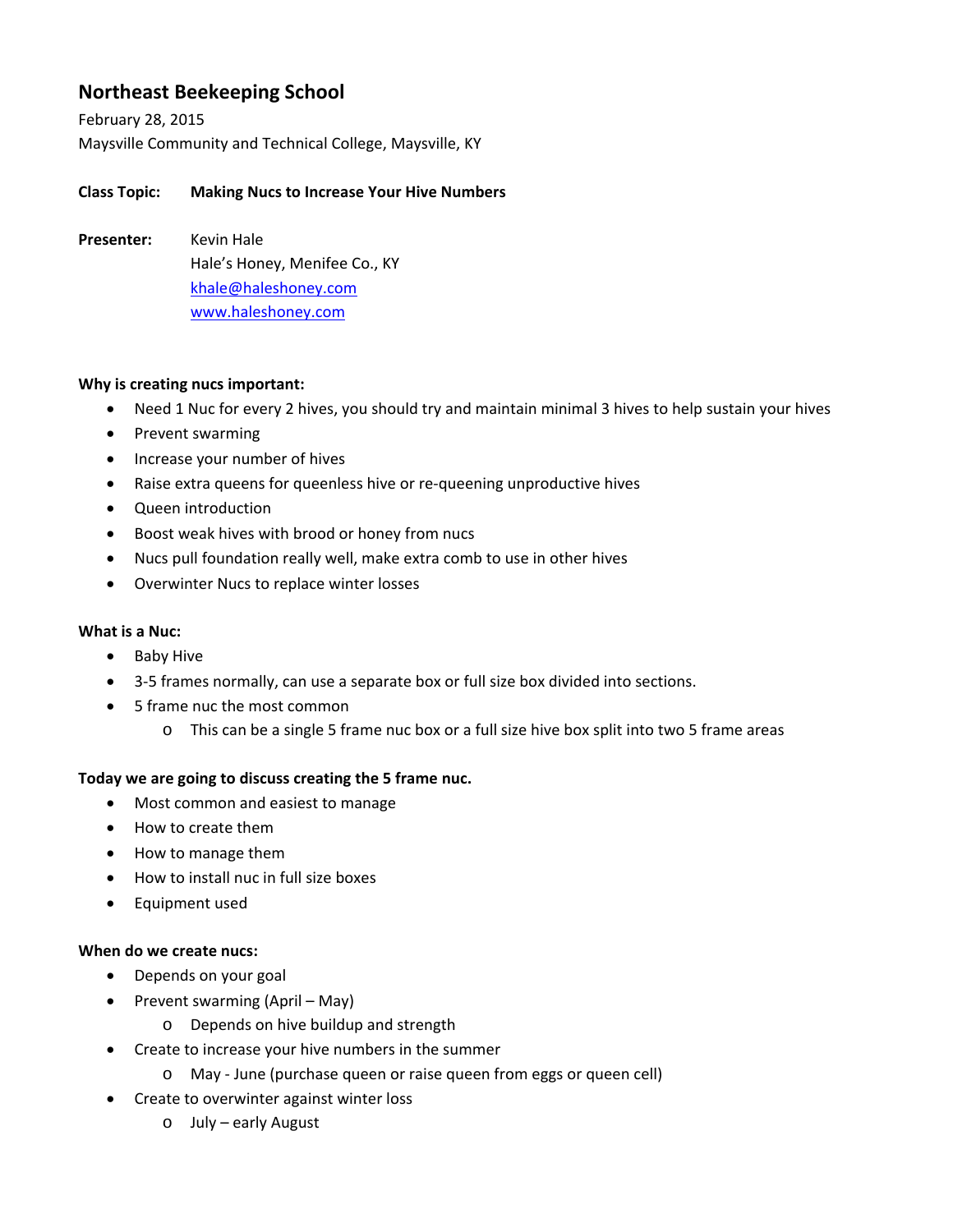- o Let the nuc raise a queen from your best hive, never let nuc raise a queen from a poor hive
- o You can add a purchased queen or queen cell
	- **Tend to get better quality queens from queen producers later in the fall**

### **Prevent swarming: (April 1‐ mid May) varies per your location**

- Hive must be built up strong, right on edge of swarming
- Must have drones in purple eyed stage for mating (Usually you have drone brood by April  $1^{st}$ )
- Reverse hive if necessary (need bees in both boxes)
- Make sure you check for swarm cells, swarm cells located on bottoms of frames
- Create nuc midday when foragers are out of the hive
- Use minimal smoke when creating nucs, use 1‐1 sugar syrup spray and spray bees
- Remove existing queen along with 2 frames brood, eggs and sealed brood and adhering bees
	- o Queen usually on frames with eggs
	- o Queen usually not on honey frames
	- o Helps to have marked queens
- Add frame of honey, frame of comb if possible and or frame foundation.
- Place frame of comb or foundation between brood frames, bees don't like brood separated
	- o Queen can start laying in the comb provided
	- o Bees will pull foundation quickly for queen to lay in
- Add 1 or 2 shakes of nurse bees to nuc.
	- o Nurse bees have never been out of hive, won't fly back to parent hive
	- o Nurse bees located on frames of eggs and brood
	- o Can use nurse bees from other hives, they won't fight
	- o Check in 2‐3 days, may need to add additional nurse bees
- Feed 1:1 syrup and pollen patties
- Recommend to move nuc 3 miles from parent hive to avoid forager bees from returning to parent hive,

## **for most of us this isn't practical.**

- o To counter this, use only nurse bees and screen front entrance for 24 hours
- o Use a very small entrance, 1‐2 bee size. Adjust as hive become stronger but keep entrance small, 5‐6 bees
- o Use robber screen on entrance
	- Robber bees tend to land on front of hive and then walk down to the entrance
- Add foundation back to parent hive
	- o Forces bees to work and create comb.
- Re-queen parent hive with a purchased queen or allow hive to raise it's own queen from eggs
	- o Make sure parent hive has a couple frames of eggs

## **Creating nuc from frame of eggs:**

- May to June is best time, can do earlier if you have plenty drones for virgin queens to mate with.
- Create queens from only your best producing hives, never from poor hives!!!!!
	- o Use good honey producing queens that you have overwintered
	- o You are wanting queens with good genetics
- Feed the hive you plan to use to create nuc's really good 1:1 sugar syrup and protein patties for 2‐3 weeks
- Create nuc midday when foragers are out of the hive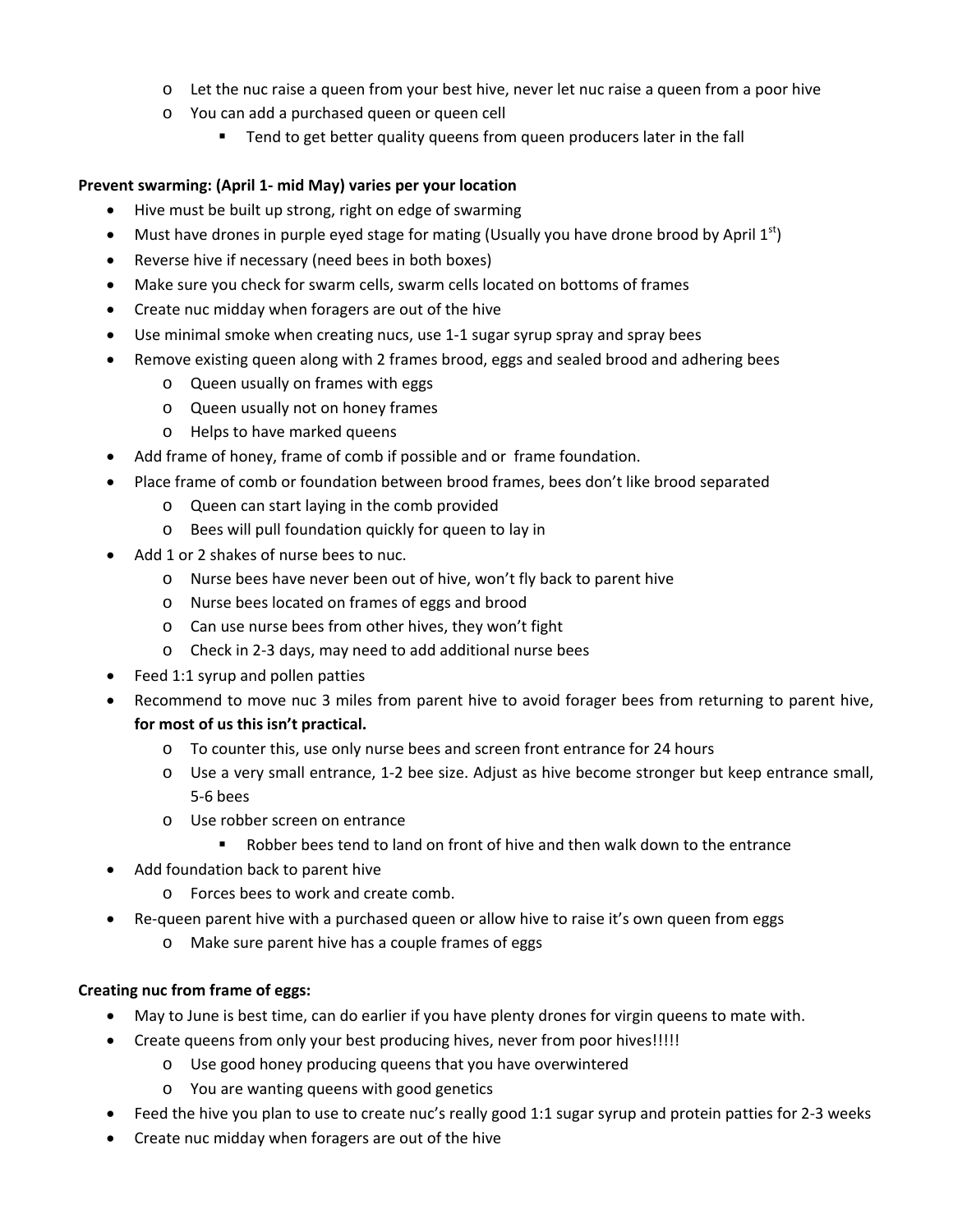- Use minimal smoke when creating nucs, use 1‐1 sugar syrup spray and spray bees
- Make sure you find the queen and leave her in the parent hive.
- Use 1 frame eggs, 1 frame brood, and adhering bees, 1 frame pollen and honey, 2 frames foundation
- Add 2-3 shakes of nurse bees to nuc.
	- o You need tons of nurse bees to create quality queens
	- o Nurse bees have never been out of hive, won't fly back to parent hive
	- o Nurse bees located on frames of eggs and brood
	- o Can use nurse bees from other hives, they won't fight
	- o Check in 2‐3 days, may need to add additional nurse bees
- Feed 1:1 syrup and pollen patties
- Recommend to move nuc 3 miles from parent hive to avoid forager bees from returning to parent hive, **for most of us this isn't practical.**
	- o To counter this, use only nurse bees and screen front entrance for 48 hours
	- o Use a very small entrance, 1‐2 bee size. Adjust as hive become stronger but keep entrance small, 5‐6 bees
	- o Use robber screen on entrance
		- Robber bees tend to land on front of hive and then walk down to the entrance
- Add foundation back to parent hive
	- o Forces bees to work and create comb
- Check in 5 days and see if you have queen cells forming
	- o If any cells are capped, destroy them, they haven't been fed adequate royal jelly and will be poor queens.
	- o Check day 10 and leave only the 2 highest quality (largest and peanut texture) cells to hatch
	- o You want large and stippled cells, remove smaller developing cells
- Check on day 28 from nuc creation and see if queen is laying
- Allow queen to lay 21 days before moving to new hive
	- o You want to see her first capped brood cycle
	- o The queen reaches pheromone maturity on day 24 after hatching

### **If you discover swarm cells during inspection of a hive:**

- You must split the hive up ASAP
- Once swarm cells started you can't stop hive from swarming
- Swarm cells make some of the highest quality queens
- Use frame with 1-2 swarm cells in each nuc
	- o Pick the biggest and most stippled cells and destroy the rest
- If you have several good cells you can cut them off and add to another nuc
	- o Cut out 2 inch square around cell and make a 2 inch indentation on frame and stick cell on frame with toothpicks

### **Creating nuc with purchased queen or queen cell:**

- Use 2 frames sealed brood, 1 frame pollen and honey, 2 frames foundation
	- o You don't want eggs, can't create queen cells without eggs
	- o If eggs present, bees may create queen cells and reject caged queen
- Add 2‐3 shakes of nurse bees to nuc